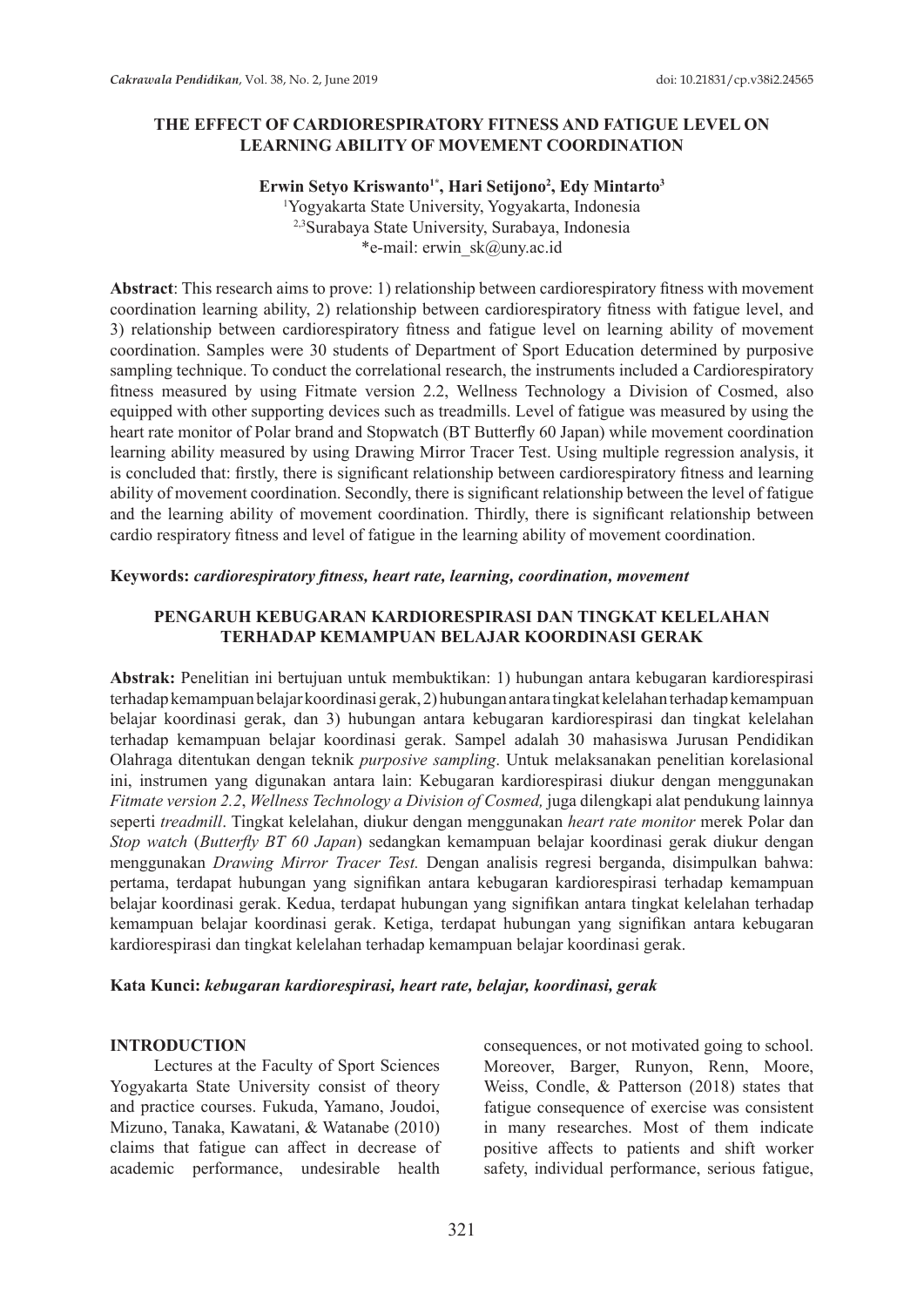sleep quality, exhaustion/ stress and possibility of long term health. However, getting lecturing materials can possibly be ineffective if the students feel exhaustion and have slow recovery. Thus, learning some practical movements needs good coordination.

Level of cardiorespiratory fitness can be described by VO2 Max and is important variable to describe someone's fitness level (Plowman & Smith, 2011). Increase in cardio respiration causes the ability to increase heart function, this can be seen from the slow decline in heart rate because the heart will be more efficient and more pumping each pulse (Corbin & Lindsey, 2007). Cardiorespiratory fitness is the ability of the heart, lung, and blood vessels systems that are used during the body's metabolic processes both at rest and during activities. Good cardiorespiratory fitness causes an increase in the ability to work with high intensity with long time to achieve fatigue. This is in line with the statement (Wilmore & Costill, 2011) that the higher someone's VO2 Max (athlete), the higher he or she will also have special endurance and stamina.

When fitness level is good and the recovery is fast, it is expected that the fatigue caused is also not excessive. Fatigue can also increase errorsand make reaction time slow. This statement is in accordance with the opinion of Verawati (2016) claiming that fatigue can also result in workplace accidents that have direct impact on the level of work productivity. When it is associated with learning coordination movements, it is possibly to face not optimal coordination. Research conducted by Setyowati, Shaluhiyah, & Widjasena (2014), states that fatigue is directly affected by work stress.

Movement is the need of every human being, everyone has different abilities in doing movement. Movement maturity occurs according to age and movement experience. One effort so that humans are able to perform complex movements, of course, must be able to adapt the conditions and use them as part of their learning experience. Learning to move aims so that someone is capable and skilled in mastering movement, including in mastering the movement coordination. This is in line with the opinion of Nugraha (2016) that exercise is main process in order to master movement skills. Based on field observations when Physical Education, Sport, and Health learning is related to movement coordination learning, some students are easy to receive lessons quickly but some are slow to get the lesson. Movement coordination learning is sometimes still difficult, students are still dominant in certain movements. This can be seen at the lesson time that there were still students who were rigid and less patterned. The student still looked hesitant when going to do movement especially new movement. The impact that occurs when a student is unable to make a move will decrease the enthusiasm for learning. Student conditions when delivering movement learning material are also possible obstacles such as health, fatigue, fitness level or endurance of the students themselves. Learning movement coordination can be influenced by several factors. Motion coordination is a blend of performance from quality of muscles, bones and joints in producing effective and efficient movements. Movement component includes energy, muscle contraction, nerves, bones, and joints.

If movement component is not optimal, it is estimated that movement coordination learning is also not optimal. Some things that make the movement component not optimal are possible factors such as fitness and fatigue. Based on this, it is necessary to perform in-depth analysis related 1) whether there is correlation between cardiorespiratory fitness and movement coordination learning ability, 2) whether there is correlation between fatigue level and movement coordination learning ability, and 3) whether there is correlation between cardiorespiratory fitness and fatigue level with movement coordination learning ability.

Based on the opinions and statements above, it is necessary to prove what influences the learning ability of movement coordination. To be more convincing, the research conducted is related to the relationship of cardiorespiratory fitness and level of fatigue on learning ability of movement coordination. This research intends to prove: 1) correlation between cardiorespiratory fitness with movement coordination learning ability, 2) correlation between fatigue level with movement coordination learning ability, and 3) the effect of cardiorespiratory fitness and fatigue level toward learning ability of movement coordination.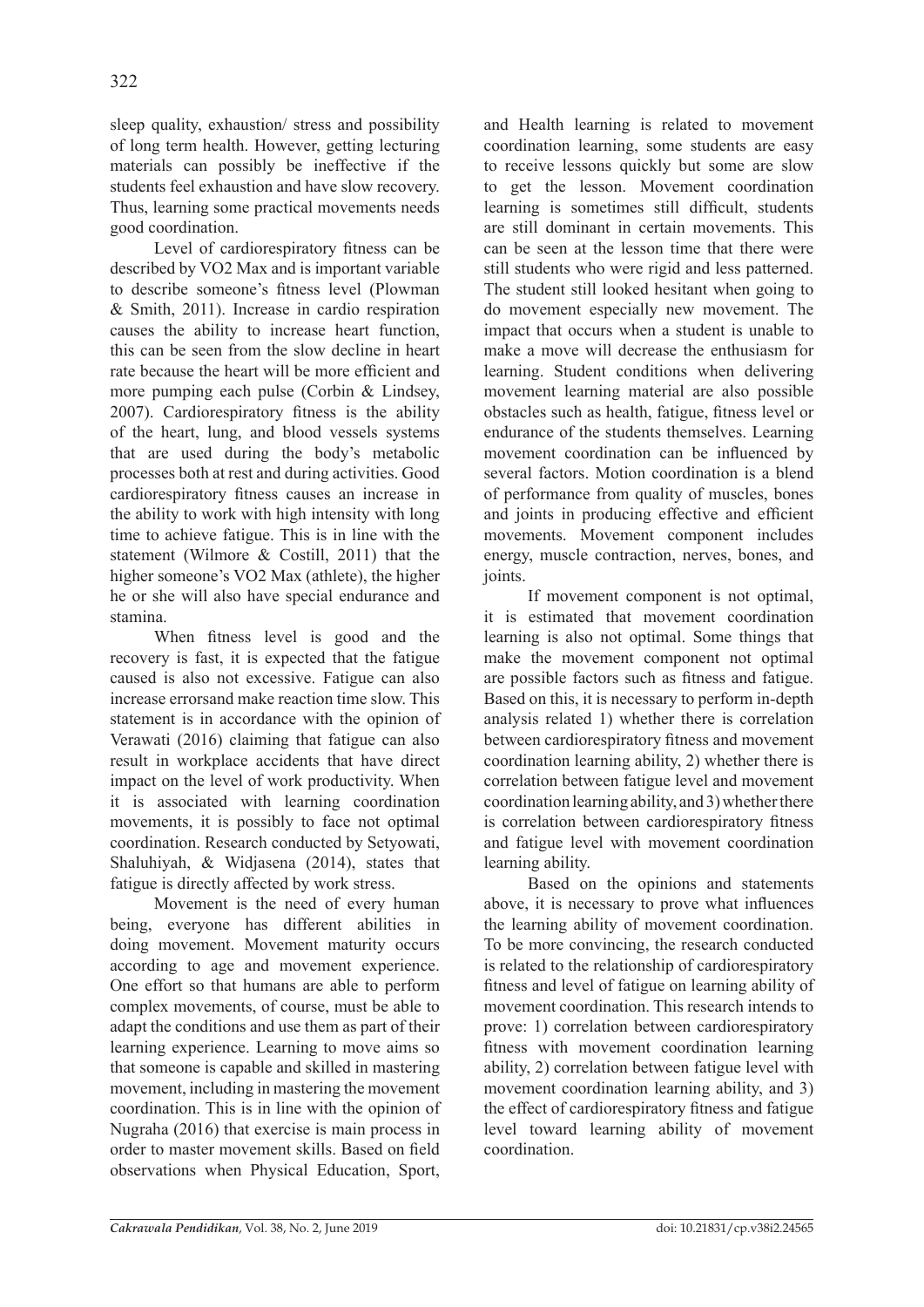#### **METHOD**

The research method used was survey with correlational research type that aims to find correlation between cardiorespiratory fitness and fatigue level on learning ability of movement coordination. Research population used was students of Sport Education Department Faculty of Sport Sciences Yogyakarta State University. Samples were determined by purposive sampling technique, while criteria were 1) 2nd semester Sports Education Department students, 2) not in unhealthy condition, 3) no injuries, 4) male, 5) not professional athletes, 6) not undergoing an exercise program, 7) not being in training center, and 8) willing to be research subject. From the requirements determined, the samples were 30 students. This research had three variables consisting of independent variables, namely 1) cardiorespiratory fitness, 2) fatigue level, and dependent variable is the learning ability of movement coordination.

Instruments used in this research included: cardiorespiratory fitness was measured by Fitmate Version 2.2, Wellness Technology a Division of Cosmed, also equipped with other supporting devices such as treadmills. The level of fatigue, measured by using the heart rate monitor of the Polar Brand and Stopwatch (BT Butterfly 60 Japan) while the movement coordination learning ability was measured by using Drawing Mirror Tracer Test. The procedure for collecting the data was before the research subjects ran by using treadmill with 12 meter run test protocol, maximum test to maximum ability. The instruments used before data collection were done by checking and verification first. Equipment operation was performed by expert people in their fields in collaboration with the Achilles Sport Science Fitness Center (SSFC) laboratory, Faculty of Sport Sciences at Surabaya State University.

After the test of running in treadmill with maximum ability, then cardiorespiratory fitness measured by looking at VO2 Max on Cosmet Fitmate Pro monitor. At the same time, it was calculated by using stopwatch, in the third minute Heart rate recovery was measured to determine fatigue level including measuring movement coordination by looking at the completion time of the test by using Drawing Mirror Tracer Test. The data obtained were analyzed by using multiple regression analysis.

### **FINDINGS AND DISCUSSION Findings**

The findings of the cardiorespiratory fitness measurement test, fatigue level, and movement coordination learning ability data with the number of samples  $N = 30$ . Findings of cardiorespiratory fitness measurement data has minimum value 33.30, maximum value 52.60, average value (x) 43.2567 and standard of deviation 4.79523. The findings of the data on measuring of fatigue level has minimum value 93.00; maximum value 136.00; average value (x) is 117.0333 and the standard of deviation is 9.60418. The data finding on measuring of movement coordination learning ability has minimum value 59.00; maximum value 23.00; average value (x) is 37.8667 and standard of deviation 8.12291.

### **Normality Test**

Before testing data analysis, it is necessary to test the analysis requirements to prove that the data is normally distributed. To find out, it is proven by the reliability test. The finding of the analysis of data normality test in Table 4 is known for cardio-respiration sig value .872  $(p > .05)$ , it can be said that cardiorespiratory data is normally distributed. The fatigue level is obtained by the sig value .73 ( $p > .05$ ), it can be said that the fatigue level data is normally distributed. Movement coordination learning ability is obtained sig.720 ( $p > .05$ ), it can be said that the data on learning ability of movement coordination is normally distributed. Shapiro-Wilk test shows that the assumption of normality is met within each group.

### **Linearity Test**

Another requirement test is linearity test, linearity can be known if the correlation between independent variables with dependent variable is significance F value  $> 0.05$ . The finding of linearity test of movement coordination learning ability (Y) on cardiorespiratory fitness (X1) is obtained F value 2.690 at significance .395, which means that it is not significant, correlation between the two variables is linear.

Furthermore, the finding of linearity test of movement is coordination learning ability (Y) on fatigue level  $(X2)$ . The finding of linearity test of movement coordination learning ability (Y) on fatigue level (X2) is obtained F value 2.670 at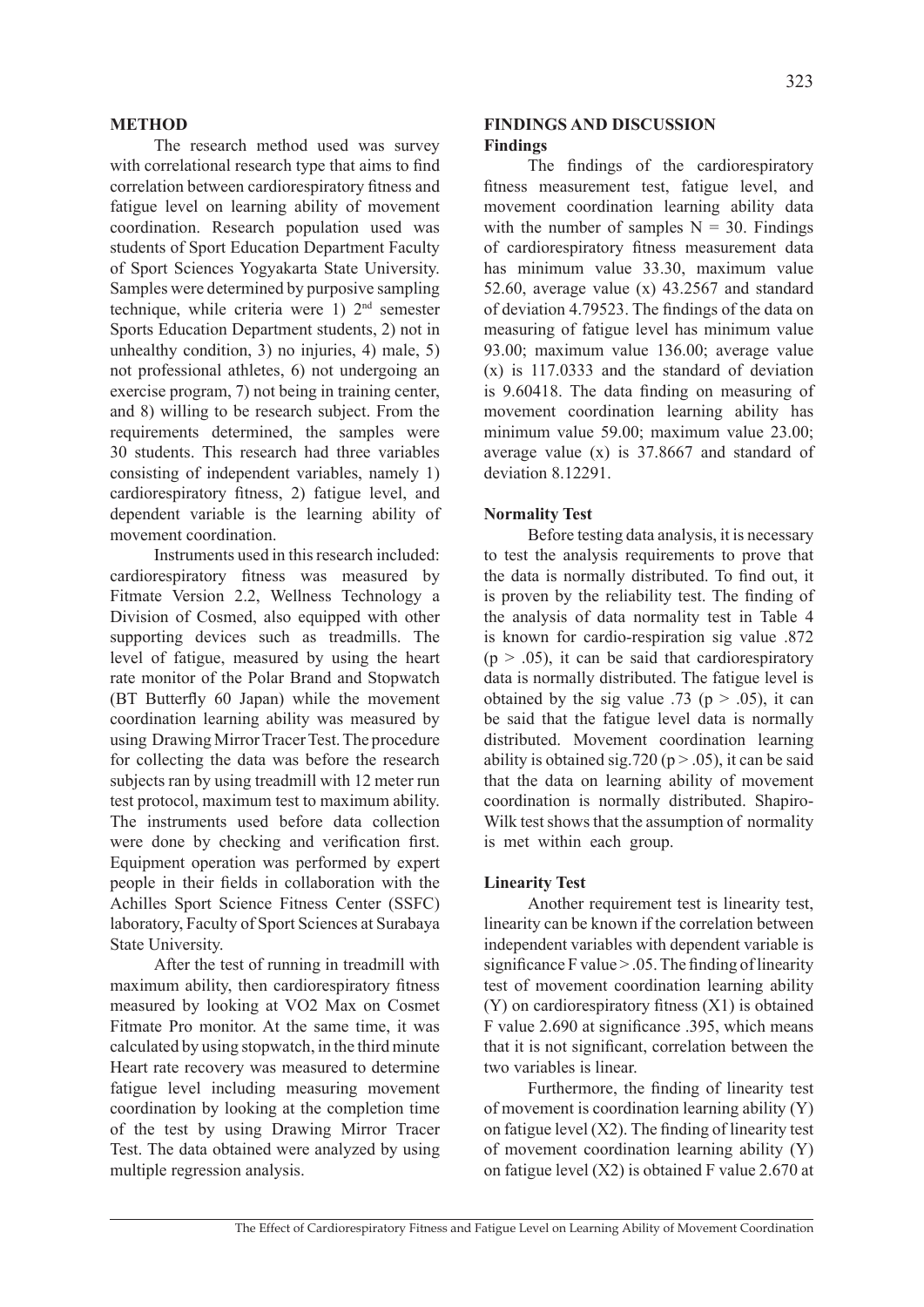significance .152, which means not significant, the correlation between the two variables is linear.

### **Hypothesis Test**

## **Correlation between Cardiorespiratory Fitness and Movement Coordination Learning Ability**

Hypothesis test to prove the correlation of cardiorespiratory fitness on coordination ability is by using simple regression test and Pearson correlation test. The testing table can be seen in the following table.

Based on Table 2, the constant/ intercept value (a) is obtained 110,012; slope/ regression coefficient value (b) obtained -1.668 with sig. value .000. Thus, the regression equation can be written as follows:

 $\check{Y} = a0 + b0 \text{ X} = 110.012 + 1.668 \text{ X}$ 

This can be interpreted if the cardiorespiratory fitness variable (X) rises by one unit, so the variable of movement coordination learning ability (Y) can be predicted to increase by 1.668 (165%) in the constant 110.012. The regression test based on Table 1 above is obtained by the  $F_{value}$  887. 268 with sig. value .000. Because of Sig  $\leq 0.05$ , the regression equation coefficient is significant. The findings of the correlation significance test can be seen in Table 3.

Based on the findings in Table 3, it is said that the Pearson correlation analysis is obtained .985 with the sig. value .00. Because it is Sig. value >.05, it can be concluded that the correlation between cardiorespiratory fitness (X) with movement coordination learning ability (Y) is significant.

**Table 1. Anova Test between Cardiorespiratory Fitness and Movement Coordination Learning Ability**

| Model      | <b>Sum of Squares</b> | df | <b>Mean Square</b> |         | Sig.              |
|------------|-----------------------|----|--------------------|---------|-------------------|
| Regression | 1854.930              |    | 1854,930           | 887,268 | .000 <sup>b</sup> |
| Residual   | 58.537                | 28 | 2.091              |         |                   |
| Total      | 1913.467              | 29 |                    |         |                   |

**Table 2. Correlation Coefficient of Cardiorespiratory Fitness with Movement Coordination Learning Ability**

| Model              | Unstandardized Coefficients |                   | <b>Standardized Coefficients</b> |           |      |
|--------------------|-----------------------------|-------------------|----------------------------------|-----------|------|
|                    |                             | <b>Std. Error</b> | Beta                             |           | Sig. |
| (Constant)         | 110.012                     | 2.436             |                                  | 45 154    | .000 |
| Cardio respiration | $-1.668$                    | 056               | $-985$                           | $-29.787$ | .000 |

### **Table 3. Result of Correlation Significance Test of Cardiorespiratory Fitness and Movement Coordination Learning Ability**

|                   |                     | Cardiorespiratory | Coordination |
|-------------------|---------------------|-------------------|--------------|
| Cardiorespiratory | Pearson Correlation |                   | $-985**$     |
|                   | $Sig. (2-tailed)$   |                   | .000         |
|                   |                     | 30                | 30           |
| Coordination      | Pearson Correlation | $-.985***$        |              |
|                   | $Sig. (2-tailed)$   | .000              |              |
|                   |                     | 30                |              |

#### **Table 4. Anova Test of Fatigue Level on Movement Coordination Learning Ability**

| Model      | <b>Sum of Squares</b> | df | <b>Mean Square</b> |         | Sig.              |
|------------|-----------------------|----|--------------------|---------|-------------------|
| Regression | 1852.166              |    | 1852.166           | 846.005 | .000 <sup>b</sup> |
| Residual   | 61 301                | 28 | 2 1 8 9            |         |                   |
| Total      | 1913 467              | 29 |                    |         |                   |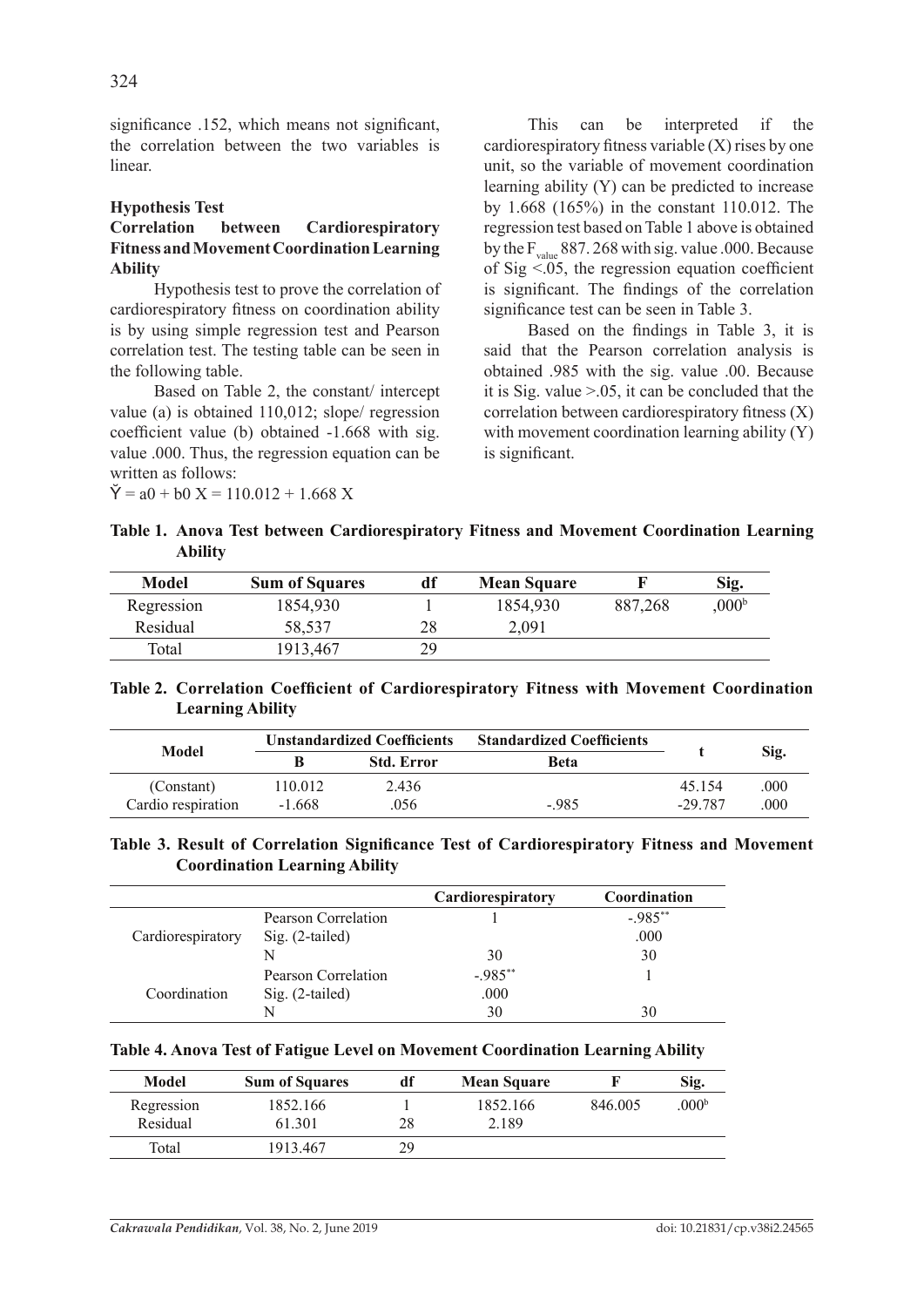### **Correlation of Fatigue Level on Movement Coordination Learning Ability**

Hypothesis test is to prove the correlation of fatigue level on coordination ability using simple regression test and Pearson correlation test. The testing table can be seen in the following table.

Based on Table 5 above, the constant/ intercept (a) value is taken 135.251; the slope / regression coefficient value (b) is -.832 with sig. value .000. Thus, the regression equation can be written as follows:

 $\check{Y} = a0 + b0 \text{ X} = 135.251 + .832 \text{ X}$ 

This can be interpreted if the fatigue level variable  $(X)$  increases by one unit, so the variable of movement coordination learning ability (Y) can be predicted to increase by .832 (83.2%) in the constant 135.251. Regression test based on Table 4 above is obtained F value 846.005 with sig. value .000. Because of  $Sig < .05$ , the regression equation coefficient is significant. The findings of the correlation significance test can be seen in Table 6 below:

Based on the findings in Table 6, it is said that Pearson correlation analysis is taken .984 with the sig. value .00. Because of Sig. value > .05, it can be concluded that the correlation between fatigue level (X) and movement coordination learning ability (Y) is significant.

## **Correlation between Cardiorespiratory Fitness and Fatigue Level on Movement Coordination Learning Ability**

Hypothesis test is used to prove the correlation of cardiorespiratory fitness and fatigue level on coordination ability by using multiple regression tests. The testing table can be seen in the table 7.

Based on Table 8 above, the constant / intercept value (a) is obtained 123.042; slope/ regression coefficient (a1) is taken at -.873 with sig. value .001 and the slope / regression coefficient (a2) is obtained at -.405 with sig. value .002. Thus, the regression equation can be written as follows:

 $\check{Y} = a0 + a1 \times 1 + a2 \times 2 = 123.042 + .873 \times 1 +$ .405 X2

This can be interpreted if the variable of cardiorespiratory fitness level (X1) and fatigue level  $(X2)$  are close to or equal to 0, then the score for movement coordination learning ability  $(Y)$  is  $= 123.042$ . With the interpretation that if cardiorespiratory fitness level (X1) and fatigue level (X2) are low, then the average movement

**Table 5. Correlation Coefficient of Fatique Level with Movement Coordination Learning Ability**

| Model      | <b>Unstandardized Coefficients</b> |                   | <b>Standardized Coefficients</b> |          |      |
|------------|------------------------------------|-------------------|----------------------------------|----------|------|
|            |                                    | <b>Std. Error</b> | <b>Beta</b>                      |          | Sig. |
| (Constant) | 135.251                            | 3.359             |                                  | 40 265   | .000 |
| Fatigue    | - 832                              | .029              | $-984$                           | $-29086$ | .000 |

#### **Table 6. Result of Correlation Significance Test of Fatigue Level with Movement Coordination Learning Ability**

|              |                     | Fatigue   | Coordination |
|--------------|---------------------|-----------|--------------|
|              | Pearson Correlation |           | $-984**$     |
| Fatigue      | $Sig. (2-tailed)$   |           | .000         |
|              | N                   | 30        | 30           |
| Coordination | Pearson Correlation | $-.984**$ |              |
|              | $Sig. (2-tailed)$   | .000      |              |
|              |                     | 30        | 30           |

## **Table 7. Anova Test between Fatigue Level and Cardiorespiratory Fitness with Movement Coordination Learning Ability**

| Model      | <b>Sum of Squares</b> | df | <b>Mean Square</b> |         | Sig.              |
|------------|-----------------------|----|--------------------|---------|-------------------|
| Regression | 1872.592              |    | 936.296            | 618.483 | .000 <sup>b</sup> |
| Residual   | 40 874                | つフ | 514                |         |                   |
| Total      | 1913.467              | 29 |                    |         |                   |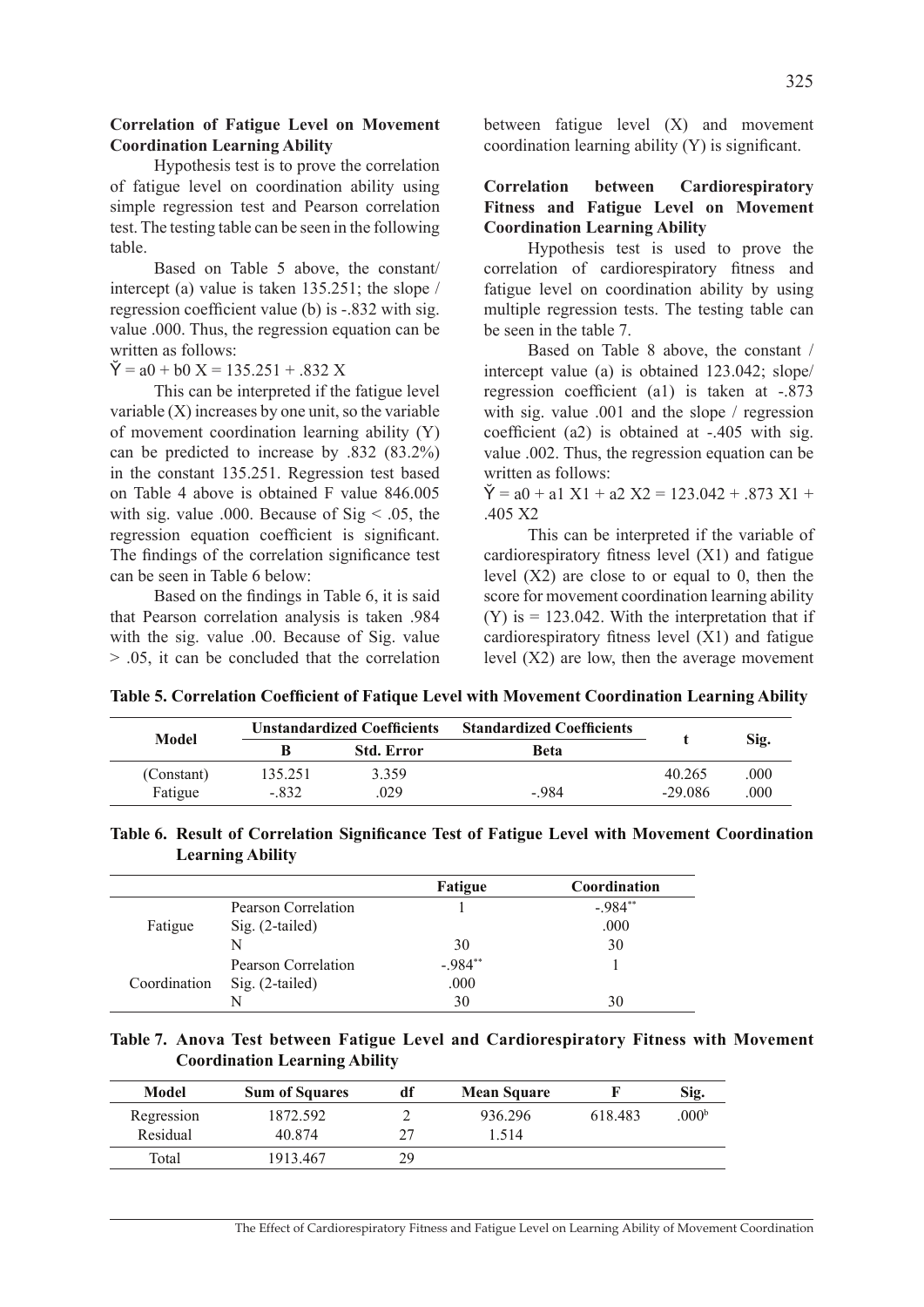| Model          | <b>Unstandardized Coefficients</b> |                   | <b>Standardized Coefficients</b> |         |      |
|----------------|------------------------------------|-------------------|----------------------------------|---------|------|
|                | в                                  | <b>Std. Error</b> | Beta                             |         | Sig. |
| (Constant)     | 123.042                            | 4.342             |                                  | 28 340  | .000 |
| Cardiovascular | - 873                              | .238              | $-.515$                          | $-3673$ | .001 |
| Fatigue        | $-405$                             | 119               | - 479                            | $-3416$ | .002 |

**Table 8. Correlation Coefficient between Cardiorespiratory Fitness and Fatigue Level with Movement Coordination Learning Ability**

## **Table 9. Coefficient of Determination**

|       | <b>R</b> Square | <b>Adjusted R Square</b> | <b>Std. Error of the Estimate</b> |
|-------|-----------------|--------------------------|-----------------------------------|
| .989ª | 979             |                          |                                   |

coordination learning ability (Y) is constant at 123.042. This means that, overall, movement coordination learning ability (Y) is not better.

If the level of cardiorespiratory fitness  $(X1)$ increases by one unit, while the level of fatigue (X2) remains, then the movement coordination learning ability (Y) will increase by .873 times. With the interpretation that every increase in cardiorespiratory fitness (X1) is 1 unit, it will have an impact on increasing the movement coordination learning ability (Y) by .873. If the fatigue level (X2) increases by one unit, while cardiorespiratory fitness (X1) remains, then movement coordination learning ability (Y) will increase by .405 times. With the interpretation that every increase in fatigue level  $(X2)$  is 1 unit, will have an impact on increasing the movement coordination learning ability (Y) by .405.

Regression test based on Table 8 above is taken F value 618.483 with sig. value .000. Because  $\text{Sig} < .05$ , the regression equation coefficient is significant. Then, analysing the coefficient of determination is by referring to Table 9.

Based on Table 9, it is obtained R Square .979. Then the coefficient of determination is .979 x  $100\% = 98\%$ . Thus, 98% of the factors that influences movement coordination learning ability is cardiorespiratory fitness and fatigue and the rest are influenced by other factors that are not examined.

## **Discussion**

Based on the data analysis that had been done, this research found that the level of cardiorespiratory fitness and fatigue has the correlation and effect on coordination learning. The variables were processed and analysed by calculating ability, normality, linearity, correlation coefficient, and determination coefficient. The findings provide detailed support for hypothesis analysis. The research is focused on investigating the condition relationship of cardiorespiratory fitness and the fatigue level to movement coordination learning. In addition, this research also finds the level of correlation and objectivity related to other relationships that influence the dependent variable that is movement coordination learning.

The researchers realize that the level of objectivity in researchers' findings has several things influenced by other factors that are not desired such as sample condition, as well as other activities not included in the research, such as lifestyle, family relationships and daily activities. The researchers know that these factors cannot get into the research variables because they have all happened in general. Therefore researchers attempt to carefully control the effects of unwanted independent variables and interpret the findings objectively.

Movement is the need of every human being, each individual has different abilities in doing movement. Learning to move aims to make someone capable and skilled in mastering movement, including mastering movement coordination. Regular and continuous physical activity is needed for coordination learning (Eifert, Wideman, Oberlin, & Labban, 2014; Langlois, Vu Tuong, Chassé, Dupuis, Kergoat, & Bhere, 2013; Paillard, Rolland, & Barreto, 2015). The end result of learning movement is the ability to do movement patterns of body skills, every movement learning goal generally has expectations with the emergence of certain findings, these findings are usually in the form of skill mastery. Skilful performance is the ultimate goal of movement learning.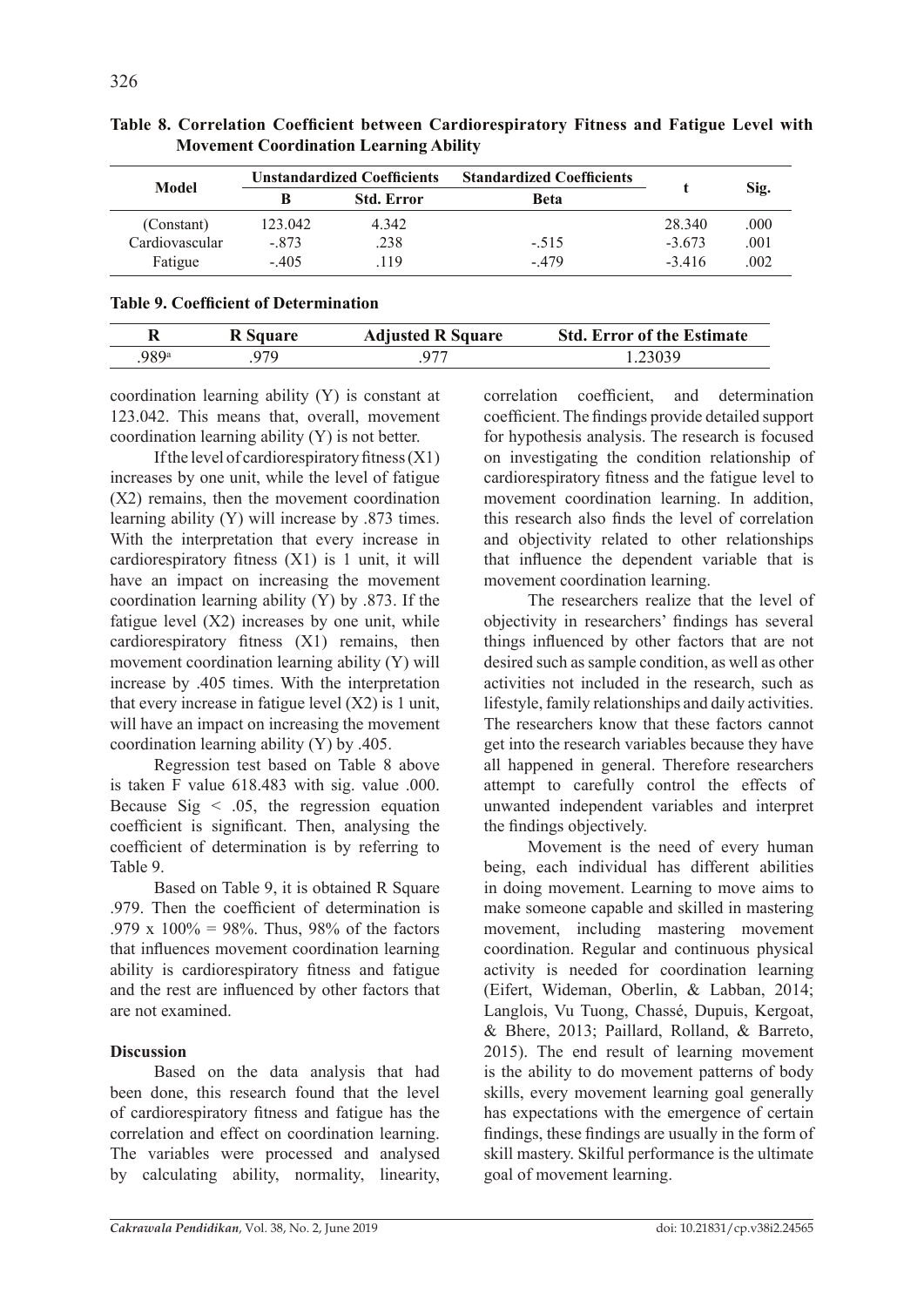## **Cardiorespiratory Fitness on Movement Coordination Learning**

The researchers obtained the data that there is correlation between cardiorespiratory fitness with movement learning ability that is significant. This is strengthened by the statement of Adkins, Boychuk, Remple, & Kleim (2006) who state that regular physical activity causes an increase in cardiorespiratory fitness and creates an environment that supports nerve growth and survival through increasing growth levels, and someone's ability to move. Further, Ericsson (2008) states that individuals who have good movement ability are also capable of having good academic values and performance. This is also seen from the level of cardiorespiratory fitness.

Chaddock, Hillman, Pontifex, Johnson, Raine, & Kramer (2012) state that the higher the level of cardiorespiratory fitness will be able to show the accuracy of responses that are better at accepting and performing tasks. This shows that a person who has good cardiorespiratory fitness has good response to movement ability, especially movement coordination. Pontifex, Raine, Johnson, Chaddock, Voss, Cohen, …, Hillman (2011); Voss *et al.*, (2011) argue that someone who has good cardiorespiratory fitness will be more accurate in the accuracy of response and reaction time. This can occur because in movement learning, the end result is a series or coordination of movement, if the cardiorespiratory fitness is good, the expectation of stimulation of the movement coordination to do can be done without any obstacles because it is supported by optimal body condition and thinking power.

## **Fatigue Level on Movement Coordination Learning**

Based on the research explained, there is correlation between fatigue level and movement coordination learning. Phillips (2015) states that fatigue is divided into two types, the first is fatigue as reduced muscle strength, the second is fatigue as a sensation. Cause of fatigue is an activity that uses energy continuously so that someone cannot perform optimally as before. Research findings by Basilius (2018) show that workload, individual characteristics, and school climate partially influence positive and significant on the emotional fatigue of elementary school teachers. When taken into conclusion related to the research, the fatigue level has correlation with movement coordination learning ability. All movements and activities have meaning for humans. But at some point, the power to do so gets diminished. Decreased movement ability (both physical and spiritual) will have effect on reducing the achievements that will be achieved. Fatigue can reduce work capacity and work resilience characterized by the onset of fatigue, decreased motivation, and decreased activity. The effect of fatigue can result in not optimal learning abilities of movement coordination.

Gustiana (2011) explains that the body's inability to produce cortisol, thyroid, estrogen and testosterone hormones also contributes significantly to fatigue. The mechanism of the barriers occurs complex. Besides, stress is referred to as the main cause of fatigue syndrome. In addition to stress, physical health factors also affect fatigue level, both of which are related. Although stress is psychological symptom, it is still related to physical health. The ability to learn one's movement will affect other abilities in performing movement activities. Someone's movement learning ability also facilitates mastery of complex movements in sports.

The movement learning ability is a form of muscular response expressed in body movements. This requires training to produce good ability to move, so that fatigue must be avoided or minimized because fatigue can cause decrease in movement performance. This is in line with Wascher, Rasch, Sänger, Hoffmann, Schneider, Rinkenauer, …, Gutberlet (2014) claiming that fatigue affects one's appearance and performance. This means that someone has a decreased ability to move due to the burden of activity. Giriwijoyo (2012) states that fatigue is a condition of decreased work capacity caused by doing work. Fatigue is divided into two types, namely mental fatigue and physical fatigue. Mental fatigue is a result of mental work caused by boredom and lack of interest. Whereas physical fatigue is caused by muscle work, which in general can be assessed based on percentage of muscle strength reduction, muscle fatigue recovery time, and time needed until fatigue occurs.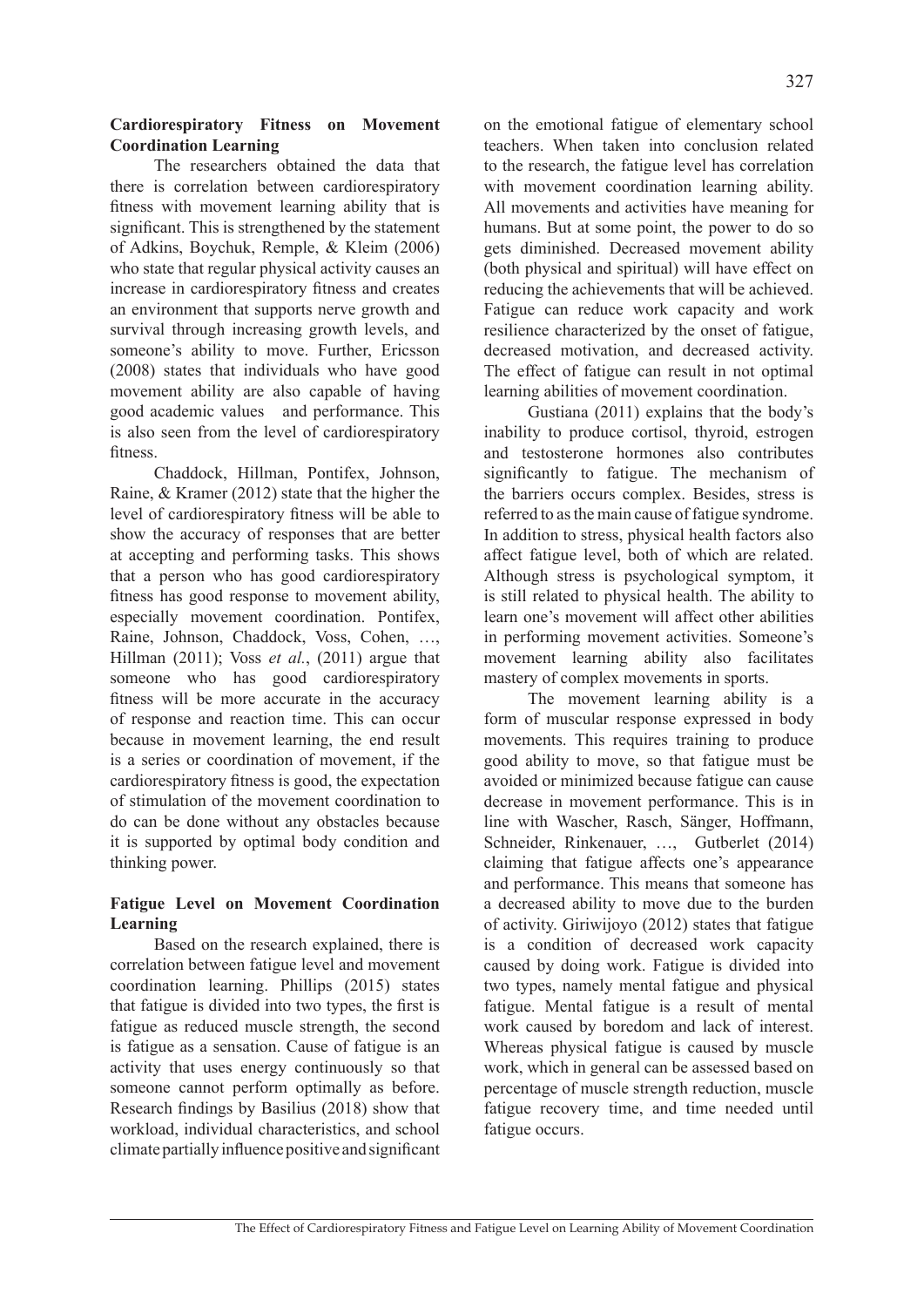## **Cardiorespiratory Fitness and Fatigue Level on Movement Coordination Learning**

The researchers conclude that there is significant correlation between cardiorespiratory fitness and fatigue level with movement coordination learning ability. This has been explained in the explanation above that cardiorespiratory fitness and fatigue level affect the learning ability of movement coordination. Movement coordination ability is based on healthy body and balanced with regular physical activity or exercise. When doing physical activity, the body must avoid fatigue so as not to indicate a decrease in one's performance.

Learning activities really need good health conditions because during learning, they involve physical and mental spiritual conditions. The brain is required to work hard which will drain energy quickly. Regarding movement coordination learning, students must prepare and arrange power strength optimally because motion learning does not only involve the role of the brain but also healthy physical conditions that have large contribution. As a result of the absence of balance between physical and mental conditions, students usually will get tired easily and their learning activities cannot be maximized. A good cardiorespiratory condition will affect someone's endurance in doing their activities. For students, this will affect the psychological condition of students in learning. Students who have high fitness level are not easily tired in learning and are able to receive movement lessons well. However, in learning movement, there is a need for precision in the correct movement technique that is starting from the beginning to the end of the movements, so that these abilities will contribute to the success of the next tasks.

Students who have good physical fitness can carry out activities effectively, efficiently and productively without experiencing significant fatigue still have the rest of the energy to fill their free time. This has an impact on learning process, students who have good physical fitness will be able to follow the learning process with good findings, students can comprehend and understand the lessons delivered by the teacher optimally, so that students' learning ability becomes better. In addition to the factors that are studied, different movement experiences will make children have stronger pattern and awareness of movement to be able to perform more efficiently in various situations (Bahri, Adisasmita, & Asmawi, 2016). The success of movement coordination learning, of course, depends not only on cardiovascular fitness and fatigue level, but also there are still other factors that can influence which in this case are not the focus of research.

# **CONCLUSION**

Based on the findings of data analysis, this research can be summarized as follows: first, there is significant correlation in cardiorespiratory fitness on learning ability of movement coordination. Second, there is significant correlation in fatigue level on learning ability of movement coordination. Third, there is significant correlation cardiorespiratory fitness towards fatigue level in learning ability of movement coordination.

After analyzed by using correlation analysis and regression analysis, research conclusions can be obtained as follows: (1) there is significant correlation between cardiorespiratory fitness and learning ability of movement coordination; (2) there is significant correlation between fatigue and learning ability of movement coordination; 3) there is significant correlation between cardiorespiratory fitness and fatigue with the learning ability of movement coordination. Then the coefficient of determination is  $979 \times 100\%$  $= 98\%$ . Thus, 98% of the factors that influences the learning ability of movement coordination is cardiorespiratory fitness and fatigue and the rest is influenced by other factors that are not examined.

In connection with the conclusions that have been taken and the implications caused, the following are suggested: (1) efforts to improve the movement coordination ability should be done to increase cardiorespiratory fitness and fatigue level by adjusting the ratio of recovery; (2) for academics, they should always pay attention to variables that have correlation and influence on movement coordination ability; (3) after this research, it is expected that in the future there will be further research with wider scope and looking at other variables that have positive correlation with movement coordination ability.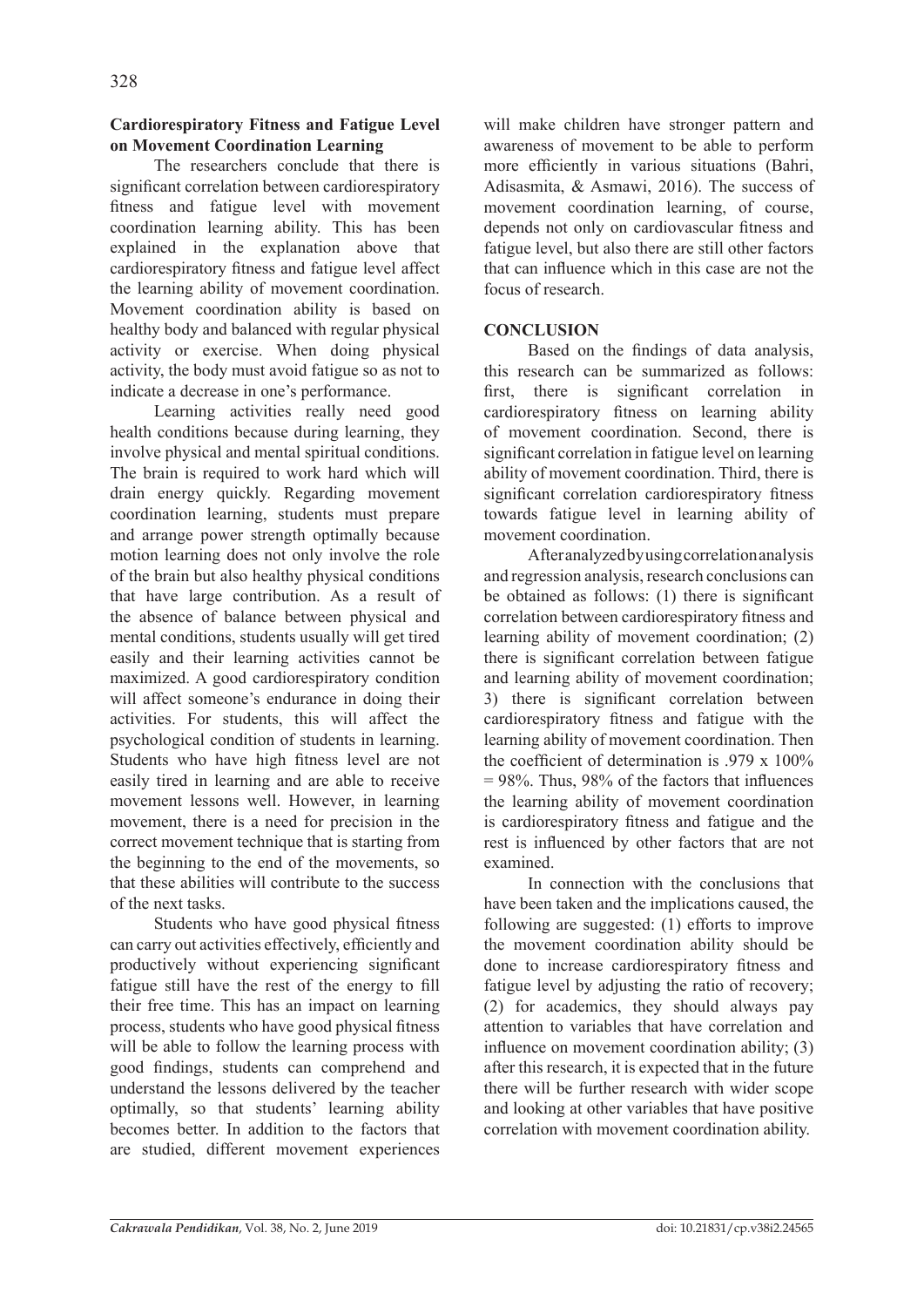#### **Acknowledgment**

On this opportunity, the researchers would like to express the gratitude to the Dean of Faculty of Sports Sciences, Universitas Negeri Yogyakarta who has given permission to do research and facilitate facilities and infrastructures. Thank you also to the Editor and all administrators of the Cakrawala Pendidikan Journal who have provided the platform for scientific communication.

### **REFERENCES**

- Adkins, D. L., Boychuk, J., Remple, M. S., & Kleim, J. A. (2006). Motor training induces experience specific patterns of plasticity across motor cortex and spinal cord. *Journal of Applied Physiology*, *101*(6), 1776-82. doi:10.1152/ japplphysiol.00515.2006.
- Bahri, S., Adisasmita, Y., & Asmawi, M. (2016). Hasil belajar keterampilan lari cepat. *Cakrawala Pendidikan*, *36*(3), 432-442. doi:10.21831/cp.v35i3.11441.
- Barger, L. K., Runyon, M. S., Renn, M. L., Moore, C. G., Weiss, P. M., Condle, J. P., & Patterson, P. D. (2018). Effect of fatigue training on safety, fatigue, and sleep in emergency medical services personnel and other shift workers: A systematic review and meta-analysis. *Prehospital Emergency Care*, *22*(sup1), 58–68. doi:1 0.1080/10903127.2017.1362087.
- Basilius, R. W. (2018). The effect of workload, individual characteristics, and school climate on teachers' emotional exhaustion in elementary schools of Papua. *Cakrawala Pendidikan*, *37*(3). doi:10.21831/ cp.v38i3.20635.
- Chaddock, L., Hillman, C. H., Pontifex, M. B., Johnson, C., Raine, L. B., & Kramer, A. F. (2012). Childhood aerobic fitness predicts cognitive preformance one year later. *Journal Sport Science*, *30*(5), 421-430. do i:10.1080/02640414.2011.647706.
- Corbin, C. B., & Lindsey, R. (2007). *Fitness for life United States of America.* USA: Human Kinetics.
- Eifert, E. K., Wideman, L., Oberlin, D. J., & Labban, J. (2014). The relationship betweeen physical activity and perceived health status in older women: Finding from the women's college alumni study. *Journal of Women and Aging*, *26*(4), 305- 318. doi:10.1080/08952841.2014.90687. Ericsson, I. (2008). Motor skills, attention and academic achievements an intervention study in school in years 1-3. *British Educational Research Journal*, *34*(3), 301- 313. doi:10.1008/01411920701609299.
- Fukuda, S., Yamano, E., Joudoi, T., Mizuno, K., Tanaka, M., Kawatani, J., & Watanabe, Y. (2010). Effort-reward imbalance for learning is associated with fatigue in school children. *Behavioral Medicine*, *36*(2), 53– 62. doi:10.1080/08964281003774919.
- Giriwijoyo, S. (2012). *Ilmu kesehatan olahraga*. Bandung: Remaja Rosdakarya.
- Gustiana, A. D (2011). Pengaruh permainan modifikasi terhadap kemampuan motorik kasar dan kognitif anak usia dini. *Jurnal Pendidikan Olahraga*, *Edisi Khusus*(2), 191-200.
- Langlois, F., Vu Tuong, T. M., Chassé, K., Dupuis, G., Kergoat, M. J., & Bhere, L. (2013). Benefits of physical exercise training on cognition and quality of life in frail older adults. *Journal of Gerontology Series B Psychological Sciences and Social Sciences*, *68*(3), 400-404. doi:10.1093/ geronb/gbs069.
- Nugraha, B. (2016). Manajemen pembelajaran gerak untuk anak. *Jurnal Olahraga Prestasi*, *12*(1), 111-117.
- Paillard, T., Rolland, Y., & Barreto, P. S. (2015). Protective effects of physical exercise in alzheimer's disease and parkinson's disease: A narrative review. *Journal of Clinical Neurology*, *11*(3), 212-219. doi:10.3988/jcn.2015.11.3.212.
- Phillips, S. (2015). *Fatigue in sport and exercise*. UK: Florence Production Limited, Stoodleigh, Devon.